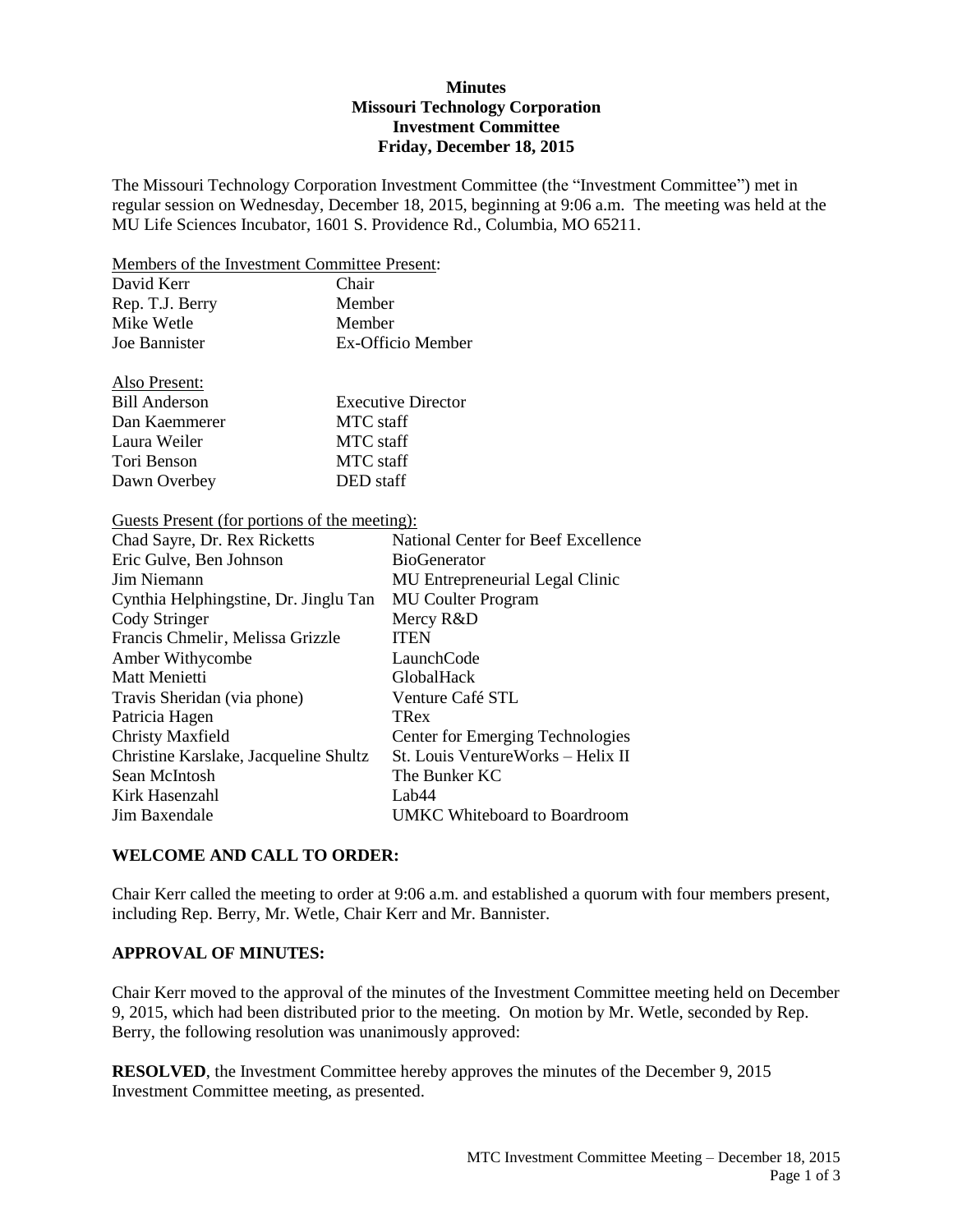# **BEEF CATTLE RESEARCH/COMMERCIALIZATION PROJECT:**

Director Anderson introduced Chad Sayre and Dr. Rex Ricketts with the National Center for Beef Excellence whose vision is to create the Beef Genetics Center, which will transform the beef agricultural industry through genetics advancements. The Center will provide beef breeders with single-breed and coordinated multi-breed genetic evaluations; and develop a genetic material repository and datawarehouse.

## **REVIEW PROGRAM APPLICATIONS:**

Chair Kerr then entertained a motion to enter Closed Session. The following resolution was moved by Rep. Berry, seconded by Mr. Wetle, and approved by roll call vote:

**RESOLVED,** the Investment Committee hereby enters Closed Session at 9:30 a.m. pursuant to Section 610.021, subsections (1), (12), (14), and (15), RSMo, relating to the review and discussion of MTC IDEA Fund applications.

| Rep. Berry    | aye |
|---------------|-----|
| Mr. Wetle     | aye |
| Chair Kerr    | aye |
| Joe Bannister | aye |

The following resolution was moved by Mr. Wetle, seconded by Rep. Berry, and approved by roll call vote:

**RESOLVED**, the Investment Committee hereby reconvenes from Closed Session at 4:10 p.m.

| Rep. Berry    | aye |
|---------------|-----|
| Mr. Wetle     | aye |
| Chair Kerr    | aye |
| Joe Bannister | aye |

Upon exiting Closed Session, after a discussion confined to the matters stated above, Chair Kerr reported that the Investment Committee took no action during Closed Session. Chair Kerr also reported that Mr. Bannister excused himself from the meeting during the presentation and discussion of MOBEC 2015-17- 002, based on his employment by the St. Louis Regional Economic Development Partnership, of which STL VentureWorks is an affialiate organization.

# **APPLICATION RECOMMENDATIONS:**

The following resolutions were moved by Rep. Berry, seconded by Mr. Wetle, and unanimously approved:

### **Early Stage Business Grants**

**RESOLVED**, the Investment Committee hereby recommends to the MTC Board the approval of Early Stage Business Grants Program application ESBG 2015-02-001 BioGenerator in the amount of \$350,000.

### **Venture Co-Investment Program**

**RESOLVED**, the Investment Committee hereby recommends to the MTC Board the approval of the following Venture Capital Co-Investment Program application subject to satisfying the ordinary program conditions: VCCI 2015-17-004 Confluence Life Sciences, Inc. in the amount up to \$250,000.